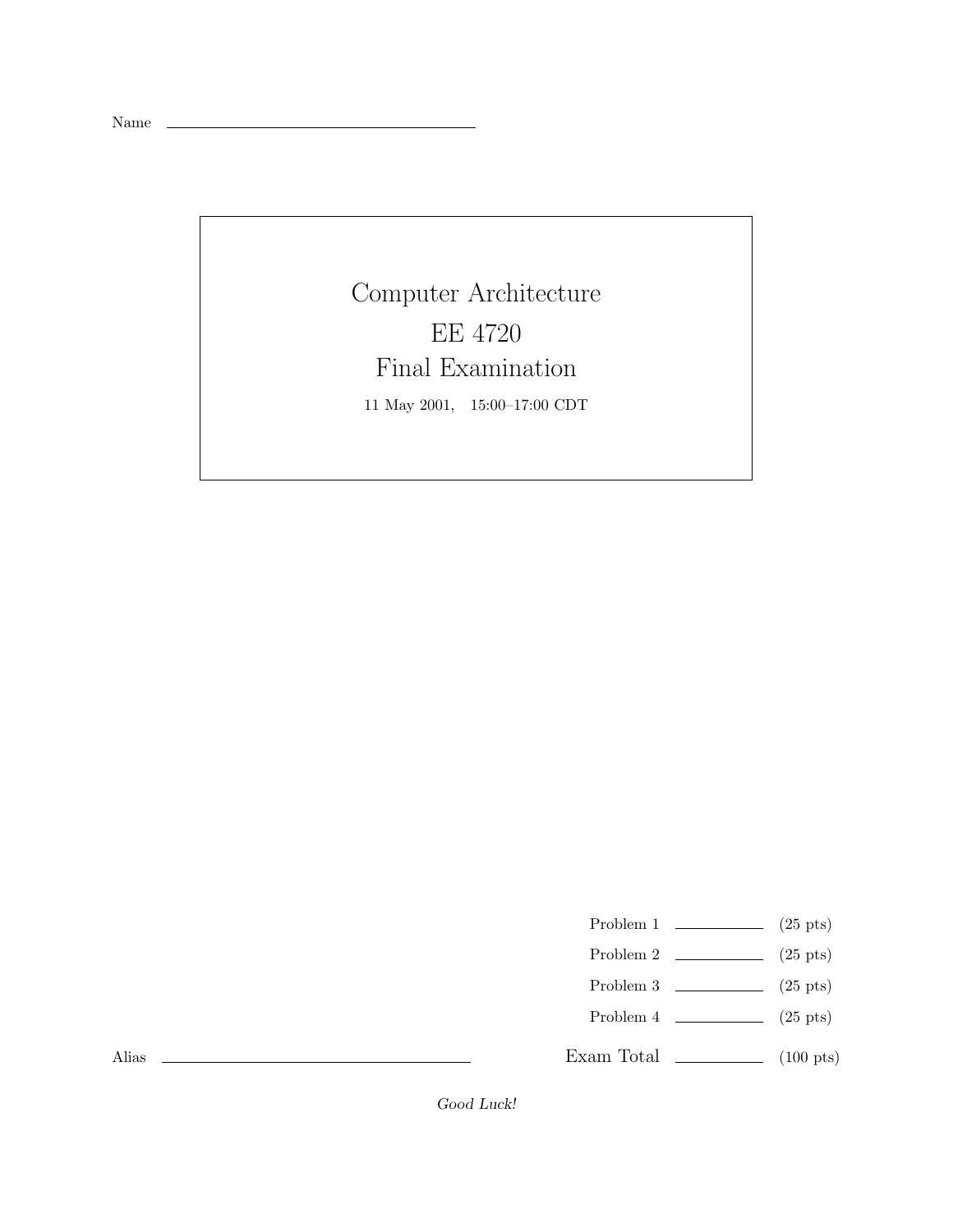Problem 1: The *reference count* of a value stored in a register is the number of times the value is referenced (read) by instructions before being overwritten. In the example below the reference count of the value written by the add is zero because it is overwritten before being read. The reference count of the value written by the lw is two.

|  |  | add r1, r2, r3 ! A first value for r1 is defined (written).                                        |
|--|--|----------------------------------------------------------------------------------------------------|
|  |  | $\mathbf{u}$ r1, $0(\mathbf{r}4)$ ! A second value for r1 is written, the first one is never used. |
|  |  | sub r5, r5, r1 ! The second value is referenced (read).                                            |
|  |  | xor r6, r1, r7 ! The second one is referenced again.                                               |
|  |  | or r1, r0, r0 ! A third value for r1 is defined.                                                   |

Three new instructions are to be added to DLX to obtain reference count information. The instructions refer to two registers,  $rc.z$  and  $rc.nz$ . Register  $rc.z$  holds the number of values written to r1 with a zero reference count and rc.nz holds the number of values written to r1 with a non-zero reference count. The counts are updated on either the first reference or when a new value is defined, whichever is earlier.

Instruction rc.reset sets both of these registers to zero. Instruction movstoi RD, rc.z moves the contents of rc.z to a general-purpose register (shown as RD), movstoi RD, rc.nz moves the contents of rc.nz to a general-purpose register.

The instructions are used in the code below.

```
rc.reset \qquad \qquad \qquad \qquad \qquad \qquad \qquad \qquad \qquad \qquad \qquad \qquad \qquad \qquad \qquad \qquad \qquad \qquad \qquad \qquad \qquad \qquad \qquad \qquad \qquad \qquad \qquad \qquad \qquad \qquad \qquad \qquad \qquad \qquad \qquad \qquadadd r1, r2, r3
lw r1, 0(r4) ! rc. z -> 1
sub r5, r5, r1 ! rc.nz -> 1
xor r6, r1, r7
and r1, r0, r0
or r1, r0, r0 ! rc.z -> 2
slli r1, r1, #1 ! rc.nz -> 2
movstoi r8, rc.z ! r8 -> 2
movstoi r9, rc.nz ! r9 \rightarrow 2add r10, r8, r9 | Total number of writes to r1.
```
The new instructions should work for r1 and no other register. (25 pts)

(*a*) For each new instruction below cross out the instruction type that could not reasonably be used to code it. Circle the type that would best be used to code it.

rc.reset Possible types: Type R, Type I, Type J.

movstoi RD,rc.z Possible types: Type R, Type I, Type J.

(*b*) As the alert test taker has noticed, there is already a movstoi instruction, used to move a special-purpose register (such as the processor status word, not covered much in class) to a general-purpose register.

The new movstoi RD,rc.z instruction can be coded as a new instruction (with its own opcode) or as a new use of movstoi. That would depend on how the existing movstoi is defined. Explain that. *Hint: Suppose there was only one special register in DLX.*

*Problem continued on next page.*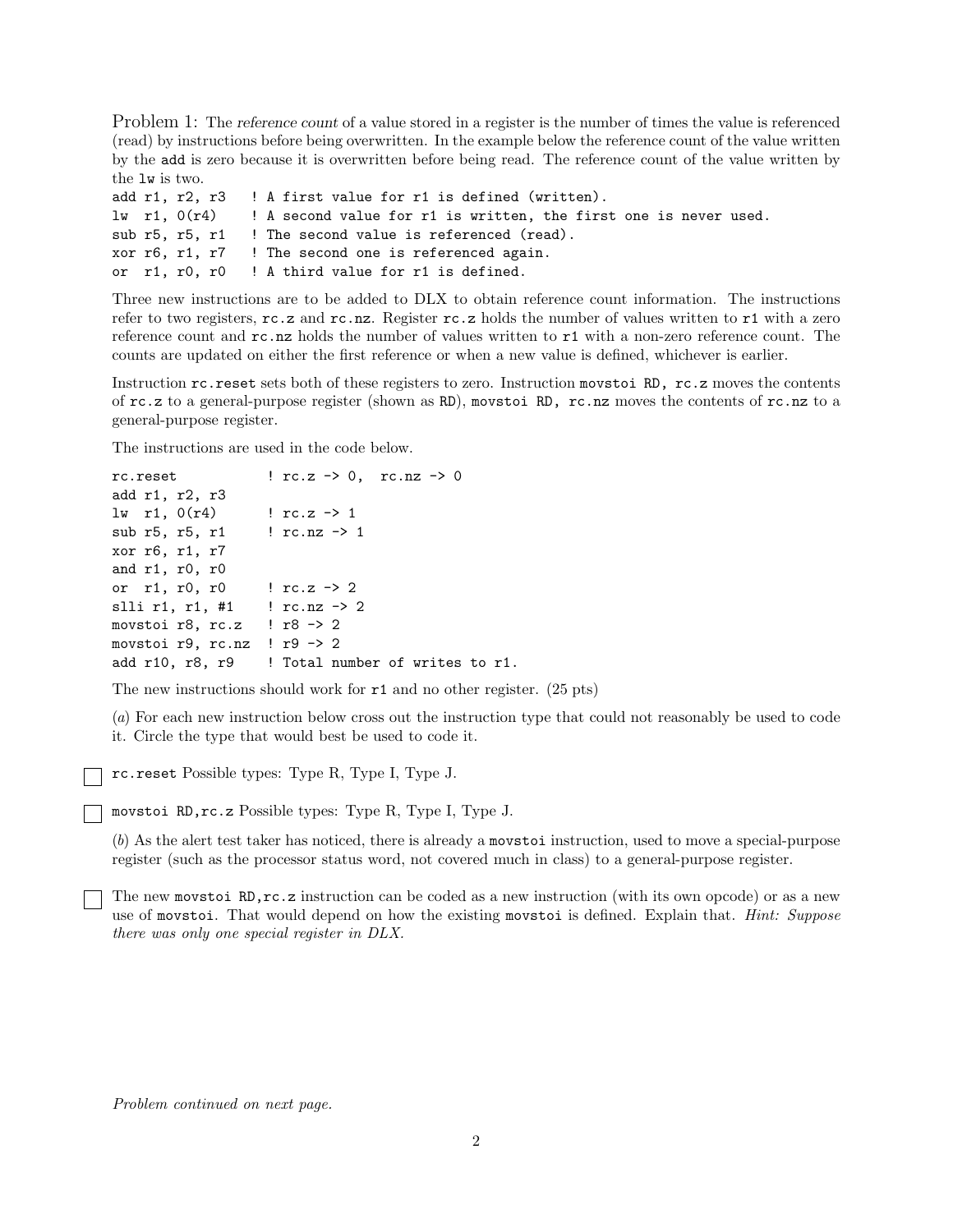(*c*) Modify the pipeline below to implement the new instructions. The code on the previous page should execute properly.

Assume that all Type-R instructions have two source operands and all Type-I instructions have one source operand. Use is Type R and is Type I to recognize these instruction types.

Assume that Decode RD in the diagram can recognize the new instructions

The counts should not include squashed instructions.

Show control logic for all multiplexor and registers that you add. Use symbols like  $\boxed{=\text{rc}.\text{reset}}$  to recognize instructions, **show the inputs to these boxes**.

Don't forget the modifications for movstoi RD, rc.z and movstoi RD, rc.nz.



| reset                  | rc.z |  |  |  |
|------------------------|------|--|--|--|
| incr                   |      |  |  |  |
|                        |      |  |  |  |
| reset<br>rc.nz<br>incr |      |  |  |  |
|                        |      |  |  |  |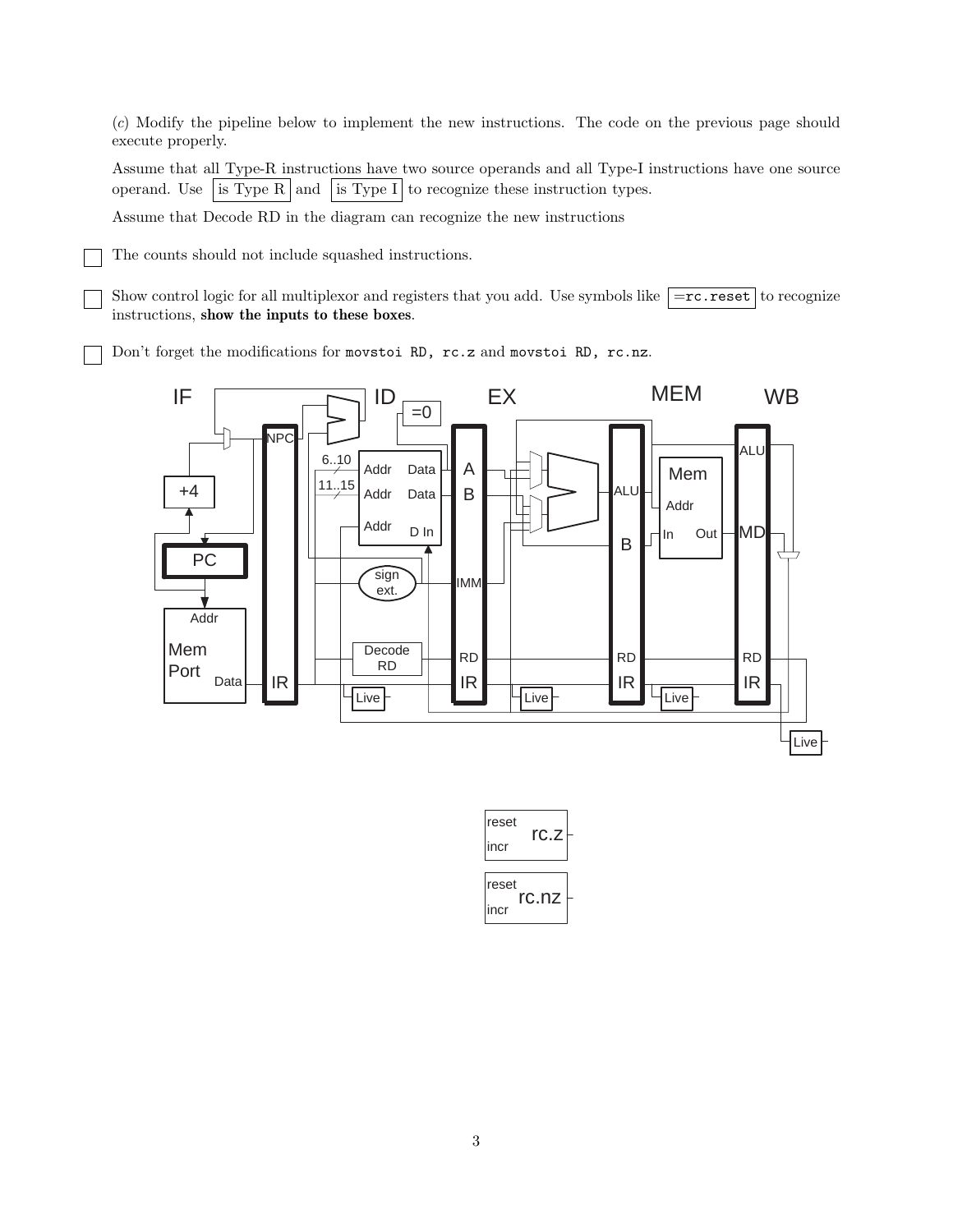Problem 2:

(*a*) The code below executes on a dynamically scheduled single-issue (not superscalar) machine using Method 1, register names are reorder buffer entry numbers. The multiply unit is six stages and is fully pipelined (latency 5, initiation interval 1). The add unit has a latency of 3 and an initiation interval of 2. The CDB can handle an unlimited number of writebacks per cycle. Floating point exceptions are **not** precise. (15 pts)

Show a pipeline execution diagram.

Show where instructions commit.

Show changes to the reorder buffer, register map and register file at each cycle. Register f0 initially contains zero, f2 initially contains 20.0; f4, 40.0; etc. Use line numbers for reorder buffer entry numbers.

L1:multd f0, f2, f4 L2:addd f0, f0, f6 L3:addd f2, f2, f8 L4:addd f10, f12, f14

The pipeline execution diagram above is the same whether or not exceptions are precise. Why?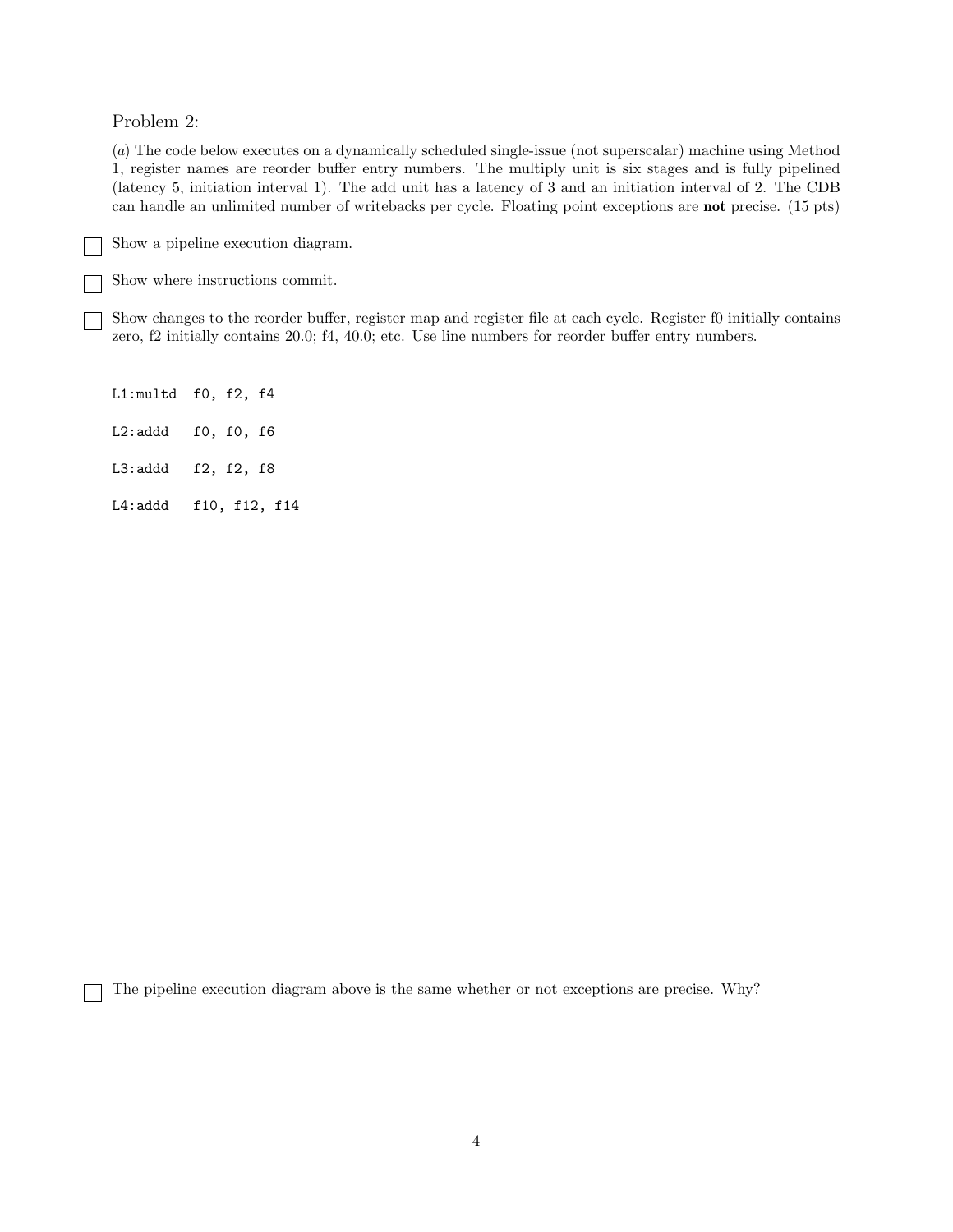(*b*) The code below executes on a two-way superscalar statically scheduled DLX implementation with perfect branch and jump target prediction. (10 pts)

Show a pipeline execution diagram for the worst-case execution of the code below for two iterations. (The worst case is achieved by proper choice of the labels, LOOP and THERE.)

Explain why it's worst case.

j HERE

What is the CPI of the for a large number of iterations?

```
addi r1, r0, #2000
LOOP:
subi r1, r1, #1
j THERE
HERE: ! Immediately follows the instruction above.
bnez r1, LOOP
THERE:
add r2, r2, r3
```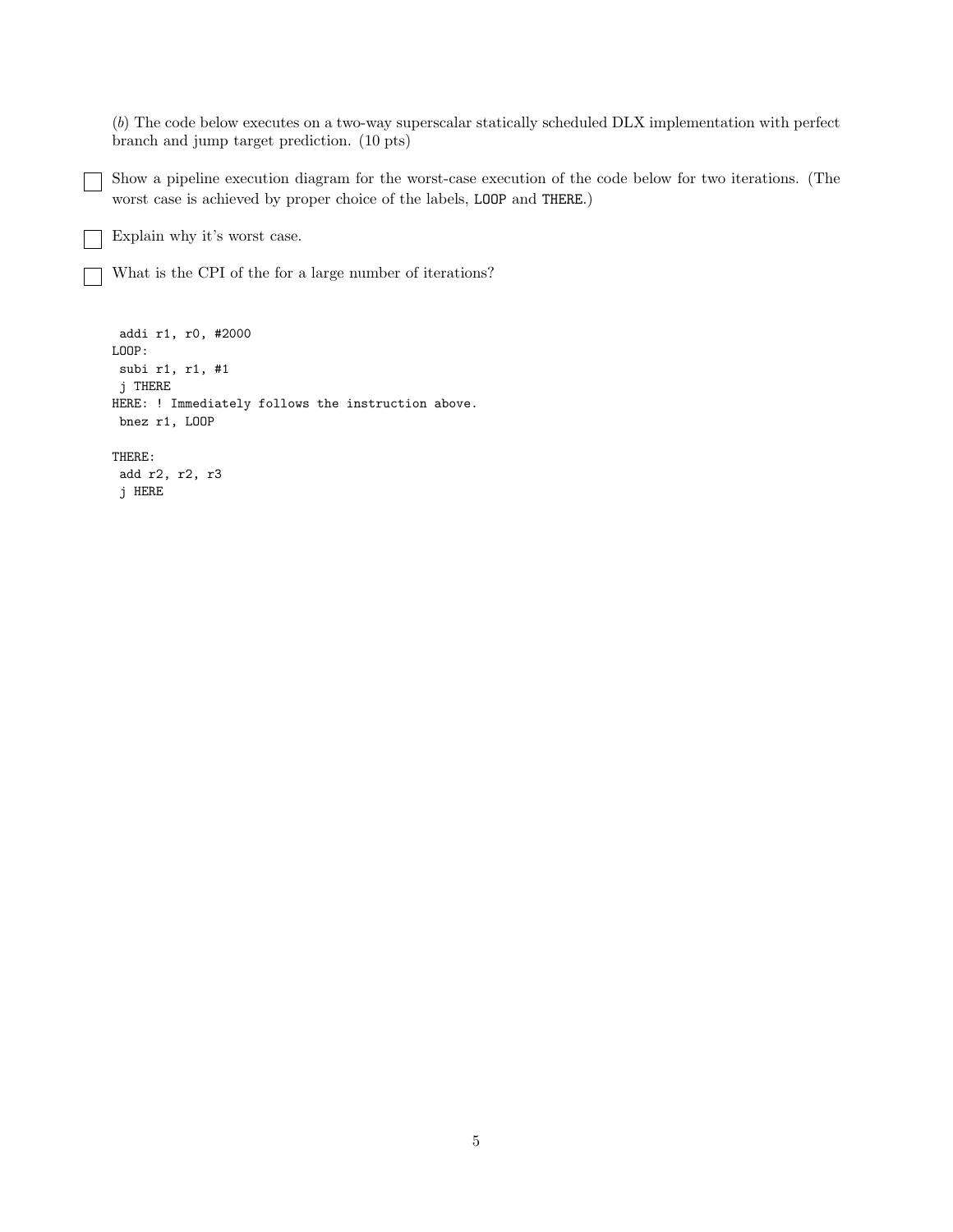Problem 3: The cache for a system implementing an ISA with 10-bit characters is described by the following incomplete schematic diagram and address bit categorization.



In the diagram above the processor's data out port is not shown. Given what is shown is the cache probably write back or write through? Argue your answer in terms of what is missing or what is present.

What is the associativity of this cache? (Look carefully.)

What is the capacity of the cache? Specify units!

How much memory does it take to implement the cache? Specify units!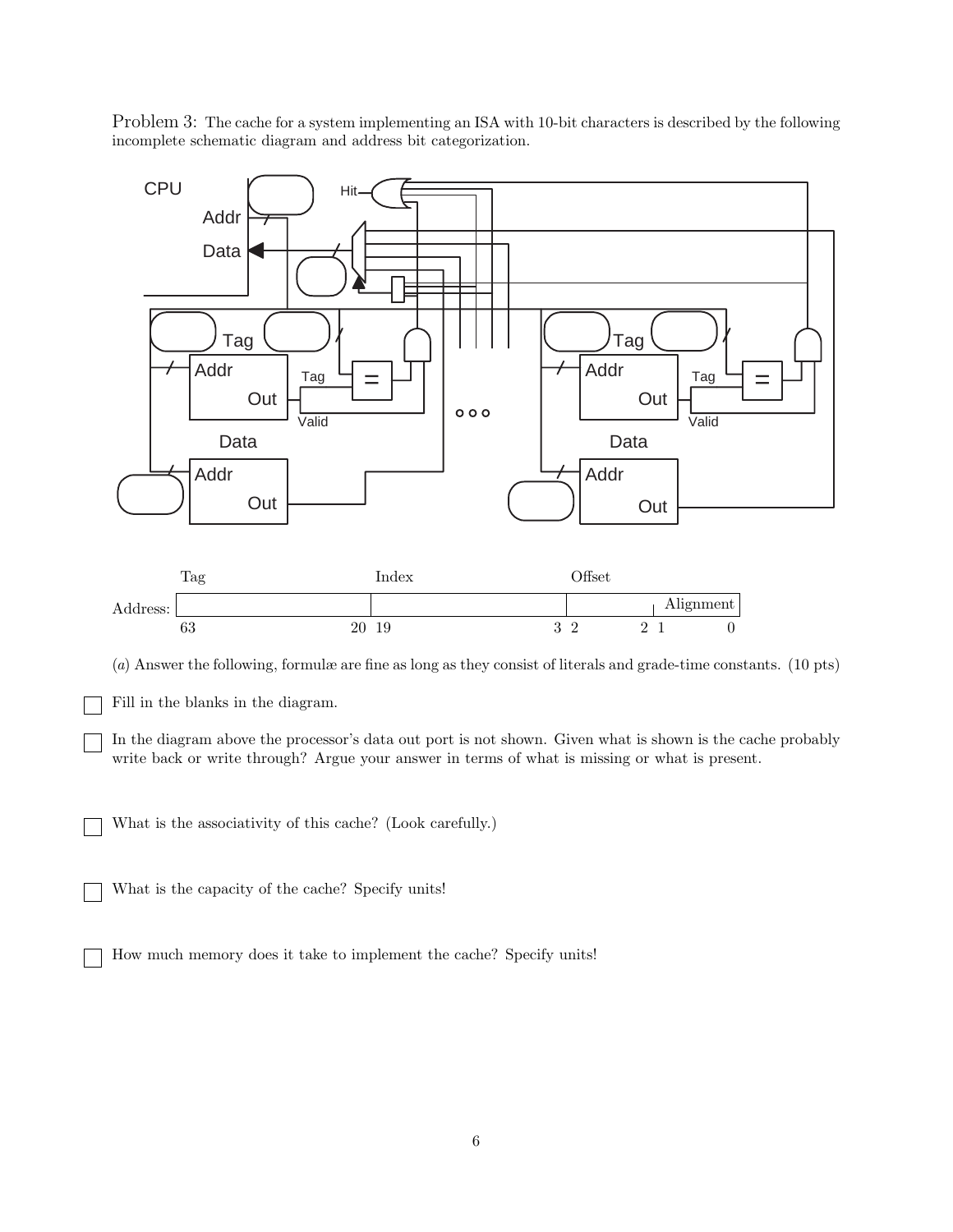Problem 3, continued: Continue to use the cache from the previous part.

(*b*) When the program below starts execution no data is cached. Consider only memory accesses needed for the array access. The address bits are repeated for convenience. (15 pts)



What is the smallest power-of-two value of ISTRIDE for which a two-way set-associative cache is necessary to avoid conflict misses?

If ISTRIDE were larger than the answer to the previous question but not a power of two, would there be lots of conflict misses? Explain.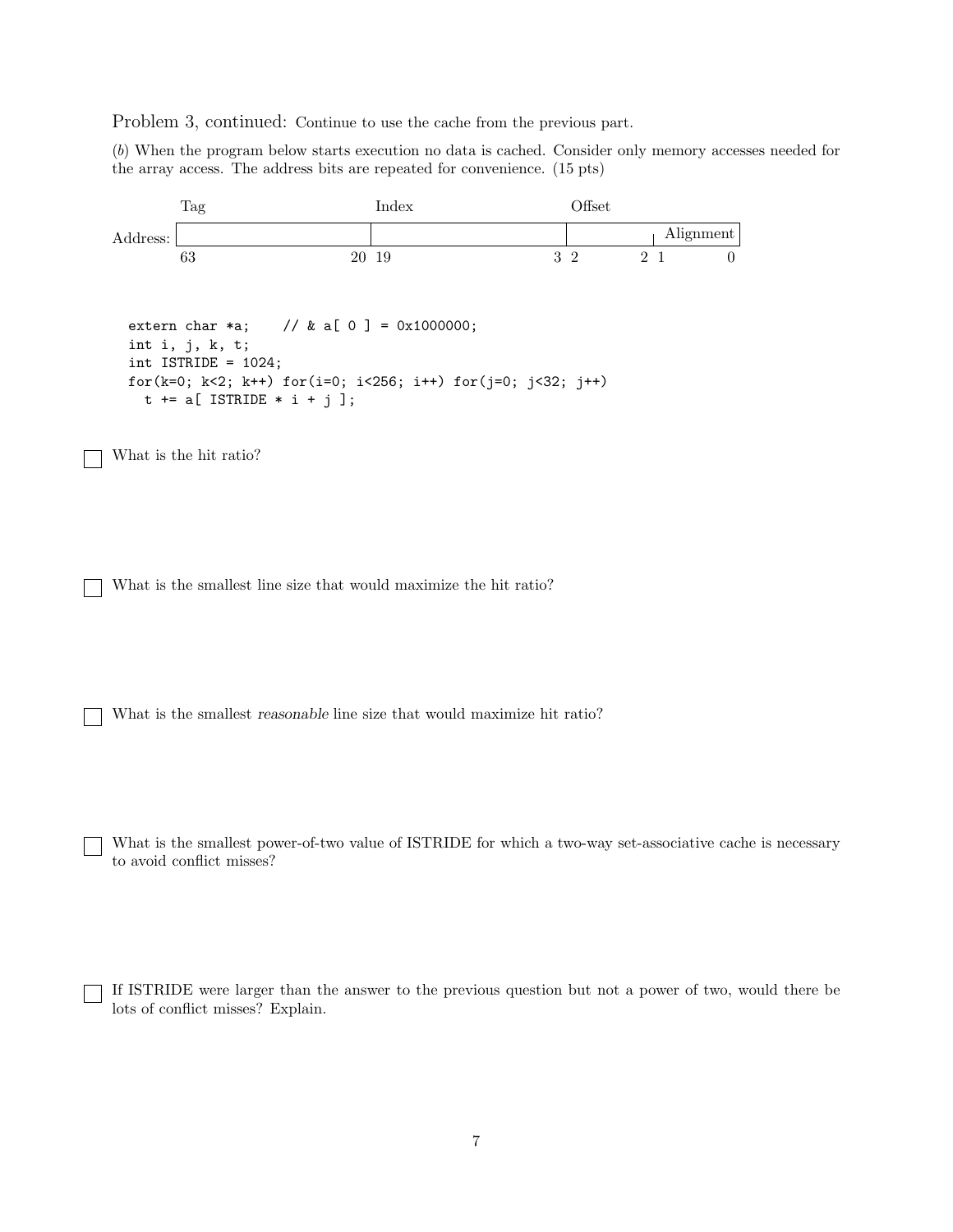Problem 4: Answer each question below.

 $\vert \ \ \vert$ 

(*a*) One-level predictors are usually outperformed by two-level predictors. (5 pts)

Write a code fragment containing a branch that would be predicted well by a two-level predictor such as gshare but poorly by a one-level predictor.

(*b*) Virtual memory allows two processes on the same processor to use the same address as though they were on different systems, that is, one process never loads what the other stores. (5 pts)

Why doesn't one process loading from, say, address 0x1000 get data previously stored by another process at address 0x1000?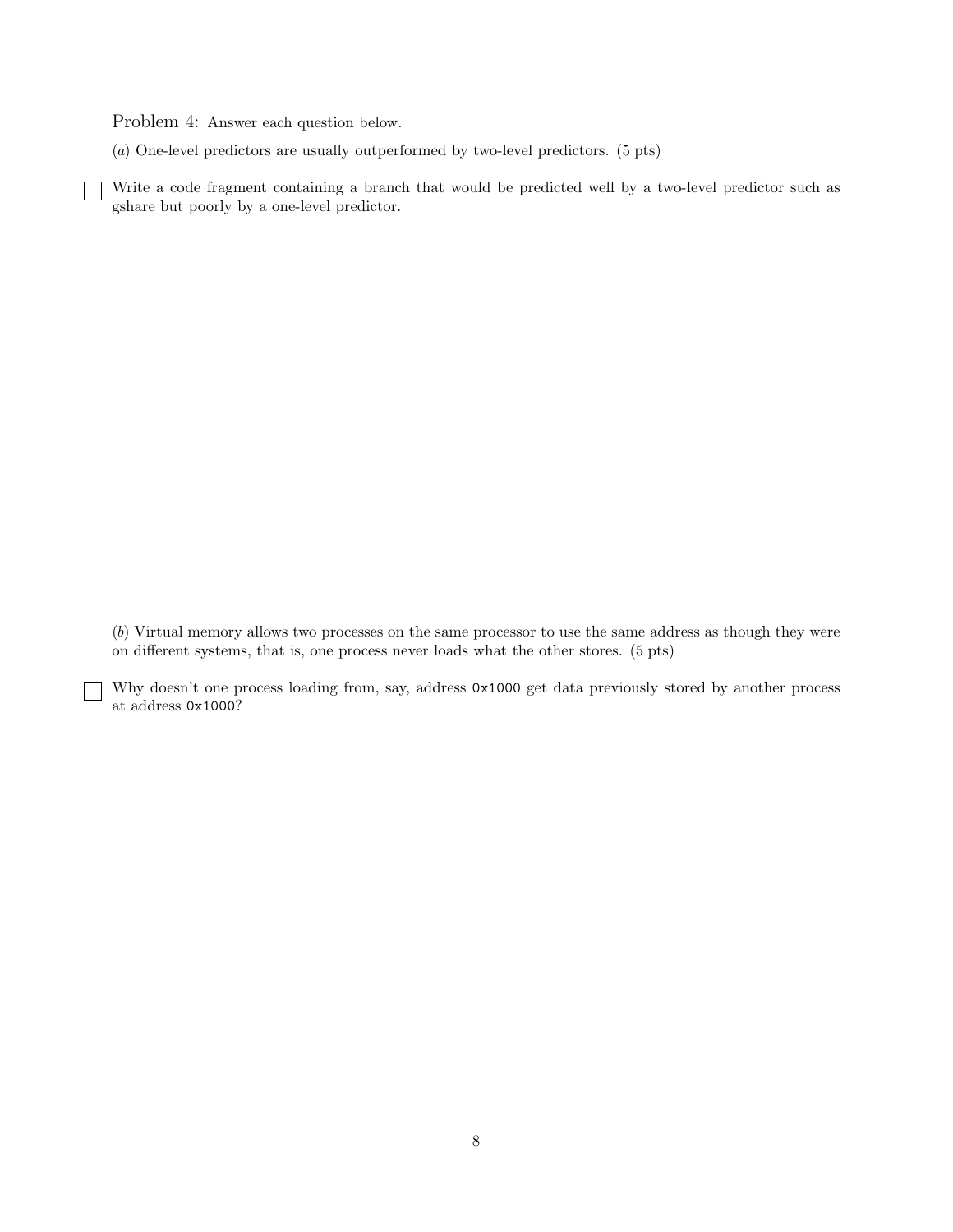(*c*) A processor implementing a 64-bit ISA has the following integer add latencies: 8- and 16-bit integers, 0 cycles; 32-bit integers, 1 cycle; 64-bit integers, 2 cycles; 128-bit integers, 3 cycles. (5 pts)

Why are these latencies not appropriate for a 64-bit ISA? In what important way would the processor suffer?

(*d*) Precise exceptions are optional for floating-point instructions but required for integer instructions. (5 pts)

Why is this so?  $\begin{array}{ccc} \end{array}$ 

Illustrate your answer with an example showing an integer instruction that raises an exception.

Explain what goes wrong if the exception is not precise.